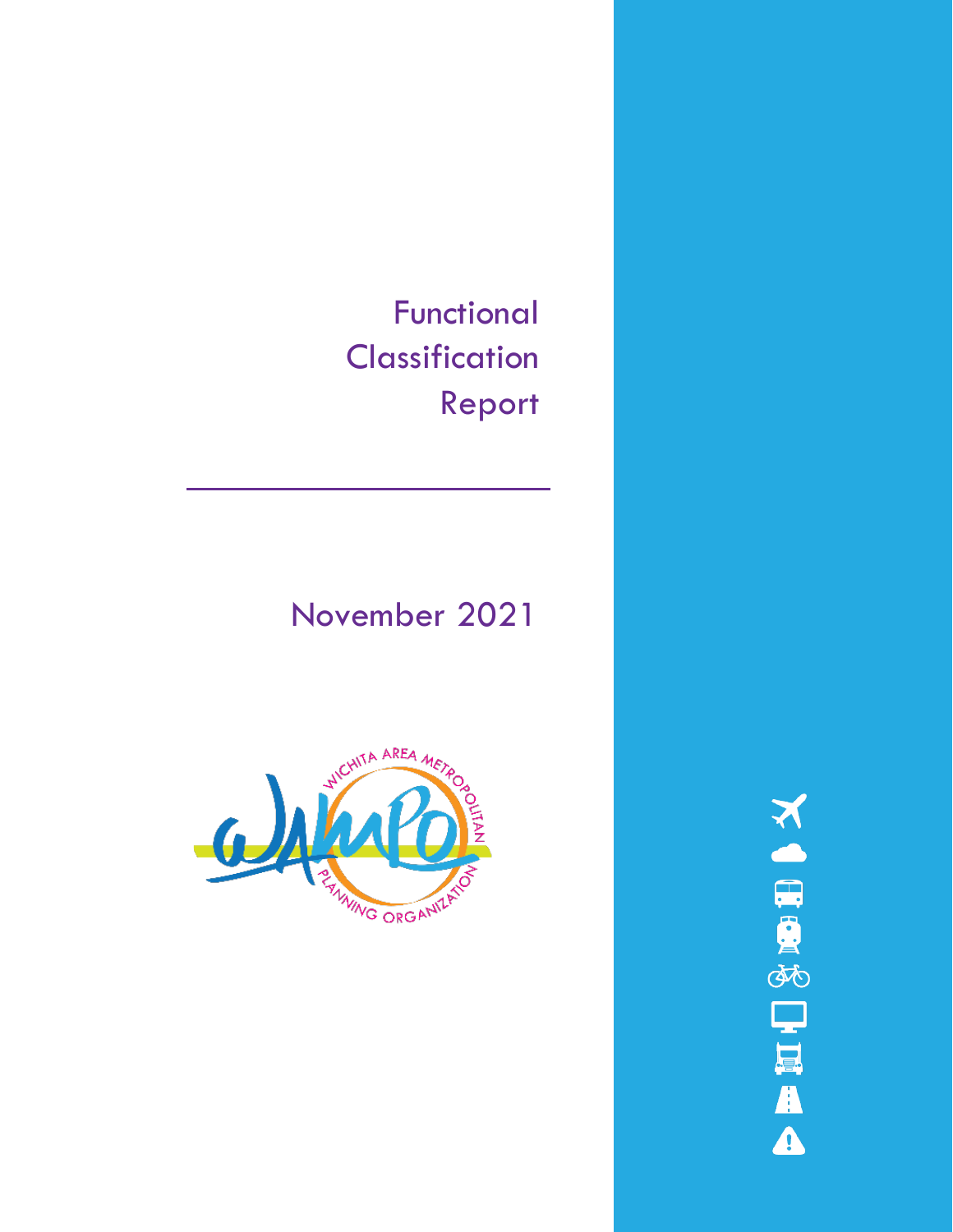## **Introduction**

Functional classification is the system used to organize streets and highways according to how they move vehicles across our transportation network. This designation is based on criteria established by the Federal Highway Administration, such as roadway volume, speed limit, etc. Functional classification is used in transportation planning, roadway design, and is one of the factors in determining if a roadway project is eligible to receive federal funds.

As the Metropolitan Planning Organization for the Wichita Area, WAMPO is responsible for developing and maintaining the functional classification system of roadways within its planning boundaries in coordination with local cities, counties, and the Kansas Department of Transportation.

Functional classification consists of four categories, with two of those categories having sub-categories. The four main categories are Principal Arterial, Minor Arterial, Collector, and Local. The sub-categories are within Principal Arterial with Interstate, Freeways and Expressways, and Others, and Collector with Major and Minor Collectors.



### **Concepts**

There are two primary concepts for transportation functions of roadways, namely mobility and access. These primary concepts, alongside other factors, help determine the proper category that a particular roadway belongs to, such as trip length, speed limit, volume, and vehicle mix.

Roadway mobility is described as a roadway that provides few opportunities for entry and exit and therefore low travel friction from vehicle access/egress.

Roadway accessibility is described as a roadway that provides many opportunities for entry and exit, which creates potentially higher friction from vehicle access/egress.

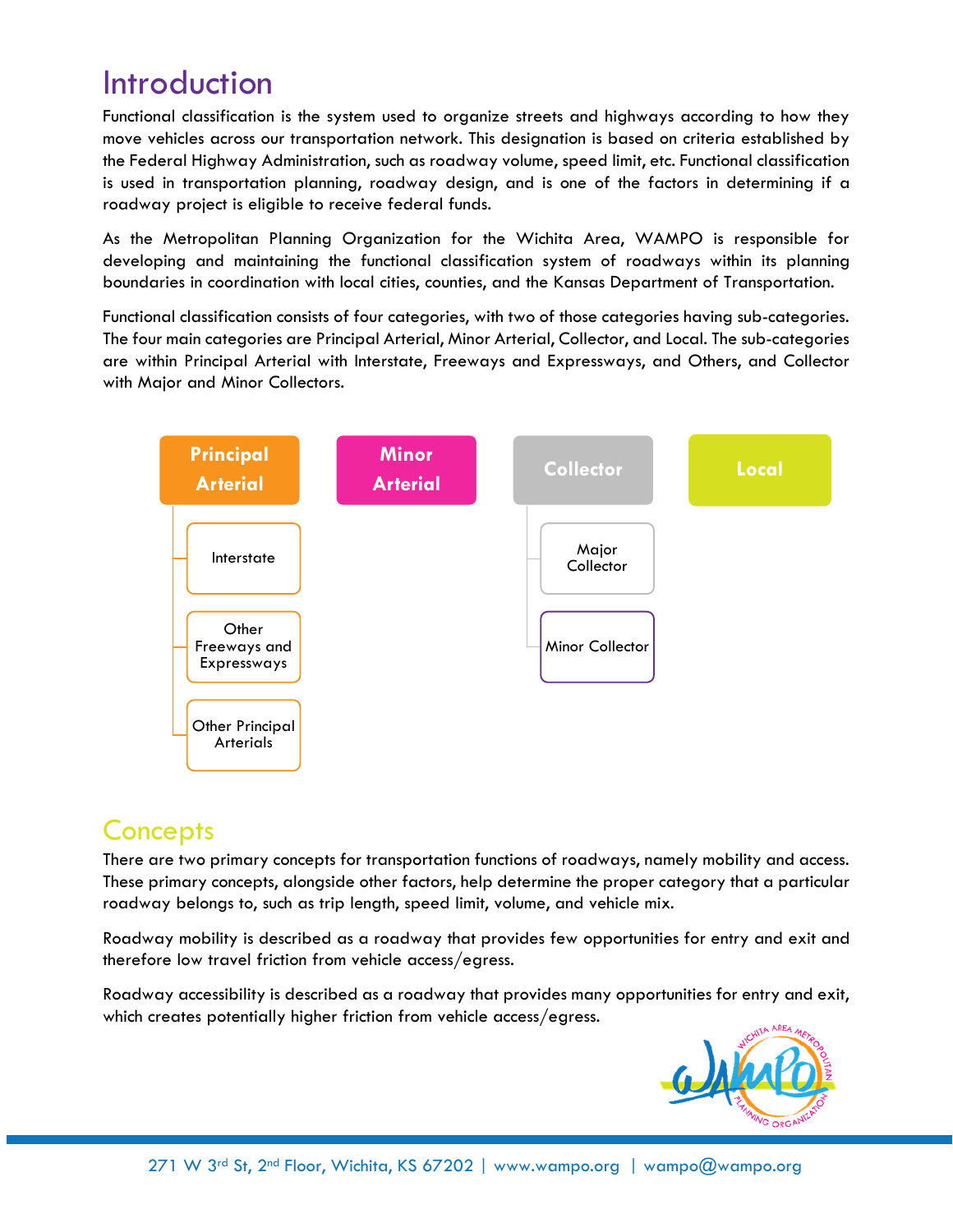The two concepts can be most easily understood by using extreme examples. First, consider the Eisenhower Tunnel, which is one of the longest tunnels in the United States. The tunnel provides complete service to mobility, since there is no way for vehicles to enter or exit the tunnel. On the other hand, consider a residential street that has a multitude of entryways and exits for vehicles to be able to go home. These streets provide service to access as there are many vehicles entering and exiting. There are other travel characteristics that are taken into consideration as well, such as distance served, number of access points, speed limit, distance between routes, usage, significance, and number of travel lanes, as shown in the table below.

| <b>Functional</b><br><b>Classification</b> | <b>Distance</b><br><b>Served</b> | <b>Access</b><br><b>Points</b> | <b>Speed</b><br><b>Limit</b> | <b>Distance</b><br><b>Between</b><br><b>Routes</b> | <b>Usage</b><br>(AADT<br>and<br><b>DVMT)</b> | <b>Significance</b> | <b>Number</b><br>of<br><b>Travel</b><br><b>Lanes</b> |
|--------------------------------------------|----------------------------------|--------------------------------|------------------------------|----------------------------------------------------|----------------------------------------------|---------------------|------------------------------------------------------|
| <b>Arterial</b>                            | Longest                          | Few                            | Highest                      | Longest                                            | Highest                                      | Statewide           | More                                                 |
| <b>Collector</b>                           | Medium                           | Medium                         | Medium                       | <b>Medium</b>                                      | Medium                                       | Medium              | Medium                                               |
| Local                                      | <b>Shortest</b>                  | Many                           | Lowest                       | <b>Shortest</b>                                    | Lowest                                       | Local               | Fewer                                                |

Source: Federal Highway Association. (2013). Highway Functional Classification Concepts, Criteria and Procedures.

System continuity is also an important aspect of roadway systems, as the systems are an interconnecting network of facilities channeling traffic across the functional classifications. The basic principle of the functional classification network is continuity, and that a roadway with a higher classification should not connect to a single roadway with a lower classification. The example below shows how an example set of roads should be classified, such that the arterials only connect to other arterials and the collectors connect to other collectors or arterials (which have a higher classification).

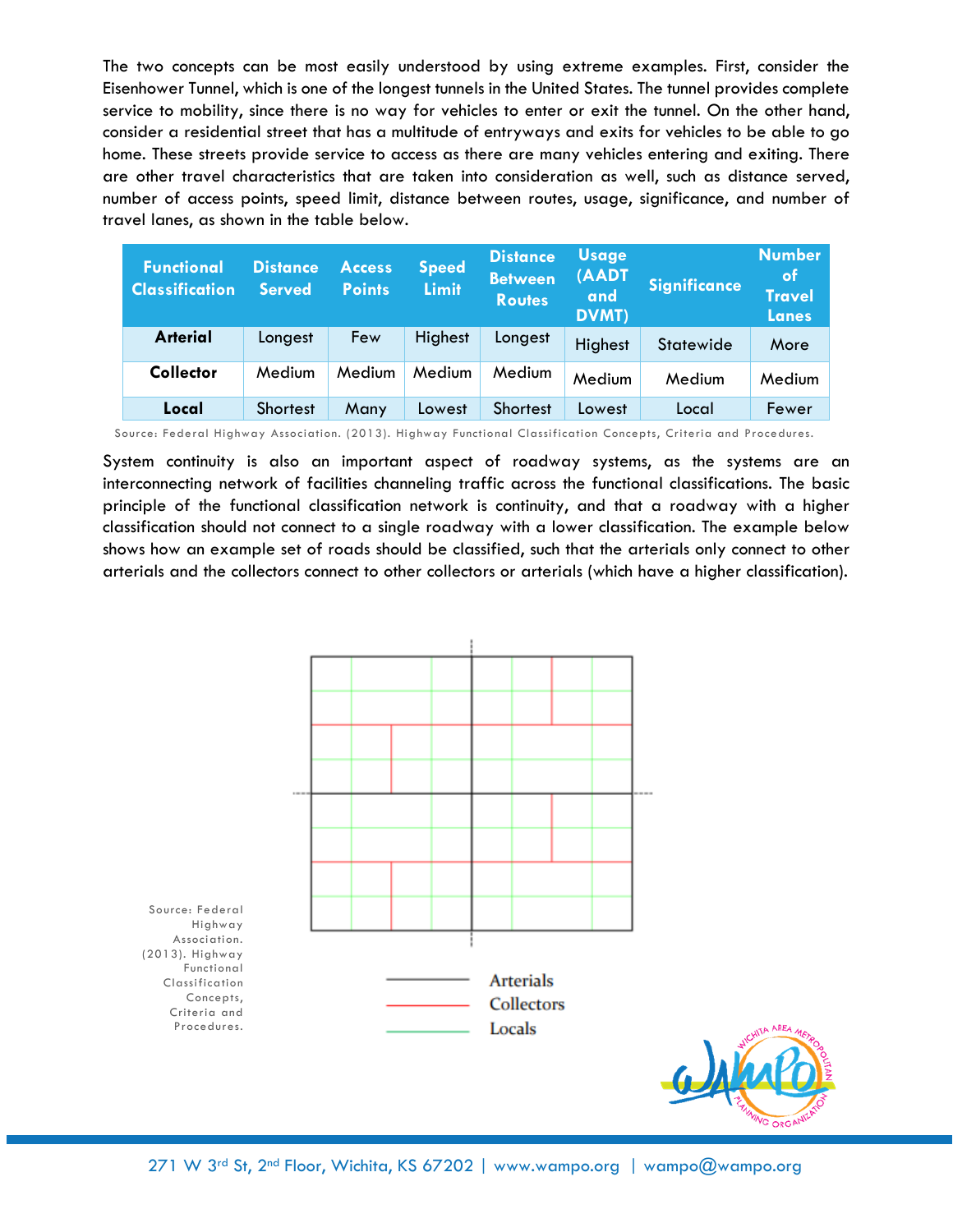## Criteria and Definitions

## Principal Arterial

#### **Interstates**

Interstates are a sub-classification of arterials and of the highest classification in the system. Interstates are the least subjective of all the functional classifications, as there is no ambiguity. Interstates are officially designated by the Secretary of Transportation and all routes that comprise the Dwight D. Eisenhower National System of Interstate and Defense Highways belong to the Interstate functional classification.

#### Other Freeways and Expressways

Roadways in this classification are similar to those in the Interstate classification. These roads often have directional travel lanes that are separated by some type of physical barrier and have limited access/egress points. Similar to interstates, these roads are designed and constructed to maximize mobility over accessibility.

#### Other Principal Arterials

Other Principal Arterials is the final sub-classification for Principal Arterials. These roadways serve major center of metropolitan areas, and provide a high degree of mobility, including through rural areas. Unlike the other Principal Arterials, abutting land uses can be served directly with these roadways. A detailed explanation on these roadways can also be found in the table below.

| Urban                                                                                                                                                                                                                                                                                                                                                                                                                                                                                            | <b>Rural</b>                                                                                                                                                                                                                                                                                                                                   |
|--------------------------------------------------------------------------------------------------------------------------------------------------------------------------------------------------------------------------------------------------------------------------------------------------------------------------------------------------------------------------------------------------------------------------------------------------------------------------------------------------|------------------------------------------------------------------------------------------------------------------------------------------------------------------------------------------------------------------------------------------------------------------------------------------------------------------------------------------------|
| • Serve major activity centers, highest traffic<br>volume corridors and longest trip demands<br>Carry high proportion of total urban travel<br>$\bullet$<br>on minimum of mileage<br>Interconnect and provide continuity for major<br>$\bullet$<br>rural corridors to accommodate trips<br>entering and leaving urban area and<br>movements through the urban area<br>Serve demand for intra-area travel<br>$\bullet$<br>between the central business district and<br>outlying residential areas | Serve corridor movements having trip<br>length and travel density characteristics<br>indicative of substantial statewide or<br>interstate travel<br>Connect all or nearly all Urbanized Aras<br>and a large majority of Urban Clusters<br>with $25,000+$ population<br>Provide an integrated network of<br>continuous routes without dead ends |

Source: Federal Highway Association. (2013). Highway Functional Classification Concepts, Criteria and Procedures.

## Minor Arterials

Minor Arterials provide service for moderate length trips and serve geographical areas that are smaller than their higher Arterial counterparts along with offering connectivity to higher Arterial systems. In an urban context, these roadways interconnect higher Arterial systems and provide intracommunity continuity and may carry local bus routes. In the rural setting, Minor Arterials are identified and spaced at intervals that are consistent with population density so all developed areas are within a reasonable distance to a higher Arterial. A detailed explanation can be found in the following table.

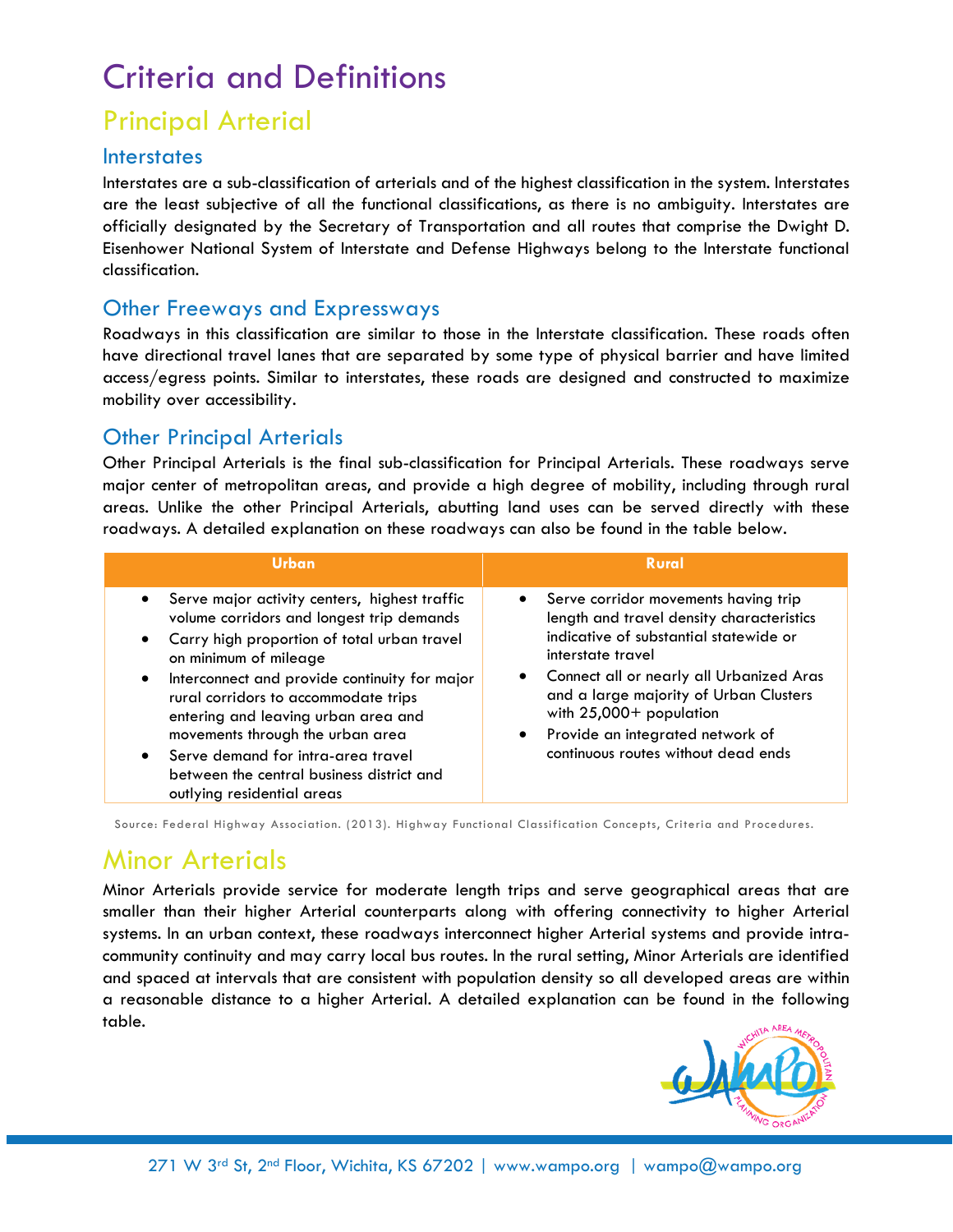| Urban                                                                                                                                                                                                                                                                                                                                                                                                                                          | <b>Rural</b>                                                                                                                                                                                                                                                                                                                                                                                                                                                                                                                                                                                                                                |
|------------------------------------------------------------------------------------------------------------------------------------------------------------------------------------------------------------------------------------------------------------------------------------------------------------------------------------------------------------------------------------------------------------------------------------------------|---------------------------------------------------------------------------------------------------------------------------------------------------------------------------------------------------------------------------------------------------------------------------------------------------------------------------------------------------------------------------------------------------------------------------------------------------------------------------------------------------------------------------------------------------------------------------------------------------------------------------------------------|
| Interconnect and augment the higher-level<br>Arterials<br>Serve trips of moderate length at a<br>somewhat lower level of travel mobility than<br><b>Principal Arterials</b><br>Distribute traffic to smaller geographic<br>areas than those served by higher-level<br>Arterials<br>Provide more land access than Principal<br>Arterials without penetrating identifiable<br>neighborhoods<br>Provide urban connections for Rural<br>Collectors | Link cities and larger towns (and other<br>major destinations such as resorts capable<br>of attracting travel over long distances)<br>and form an integrated network providing<br>interstate and inter-county service<br>Be spaced at intervals, consistent with<br>population density, so that all developed<br>areas within the State are within a<br>reasonable distance of an Arterial<br>roadway<br>Provide service to corridors with trip<br>lengths and travel density greater than<br>those served by Rural Collectors and Local<br>Roads and with relatively high travel<br>speeds and minimum interference to<br>through movement |

Source: Federal Highway Association. (2013). Highway Functional Classification Concepts, Criteria and Procedures.

### **Collectors**

Collectors serve an important role in gathering traffic from Local Roads and funneling them to the Arterial network. Collectors are broken down into two sub classifications, Major and Minor. The distinction between the two is often subtle. Generally, Major Collectors have longer route lengths, spaced at greater intervals, have higher annual average traffic volumes, and have more travel lanes that their Minor counterparts. Overall, Major Collectors typically have a lower total mileage compared to Minor Collectors, while the total Collector mileage is typically a third of the Local roadway network.

### Major Collectors

| Urbanı                                                                                                                                                                                                                                                                                                                                                                                                                                                                | <b>Rural</b>                                                                                                                                                                                                                                                                                                                                                                                                                                                                                                          |
|-----------------------------------------------------------------------------------------------------------------------------------------------------------------------------------------------------------------------------------------------------------------------------------------------------------------------------------------------------------------------------------------------------------------------------------------------------------------------|-----------------------------------------------------------------------------------------------------------------------------------------------------------------------------------------------------------------------------------------------------------------------------------------------------------------------------------------------------------------------------------------------------------------------------------------------------------------------------------------------------------------------|
| Serve both land access and traffic<br>circulation in higher density residential and<br>commercial/industrial areas<br>Penetrate residential neighborhoods, often<br>$\bullet$<br>for significant distances<br>Distribute and channel trips between Local<br>$\bullet$<br>Roads and Arterials, usually over a distance<br>of greater than $\frac{3}{4}$ of a mile<br>Operating characteristics include higher<br>$\bullet$<br>speeds and more signalized intersections | Provide service to any county seat not on<br>$\bullet$<br>an Arterial route, to the larger towns not<br>directly served by the higher systems and<br>to other traffic generators of equivalent<br>intra-county importance such as<br>consolidated schools, shipping points,<br>county parks and important mining and<br>agricultural areas<br>Link these places with nearby larger towns<br>$\bullet$<br>and cities or with Arterial routes<br>Serve the most important intra-county<br>$\bullet$<br>travel corridors |

Source: Federal Highway Association. (2013). Highway Functional Classification Concepts, Criteria and Procedures.

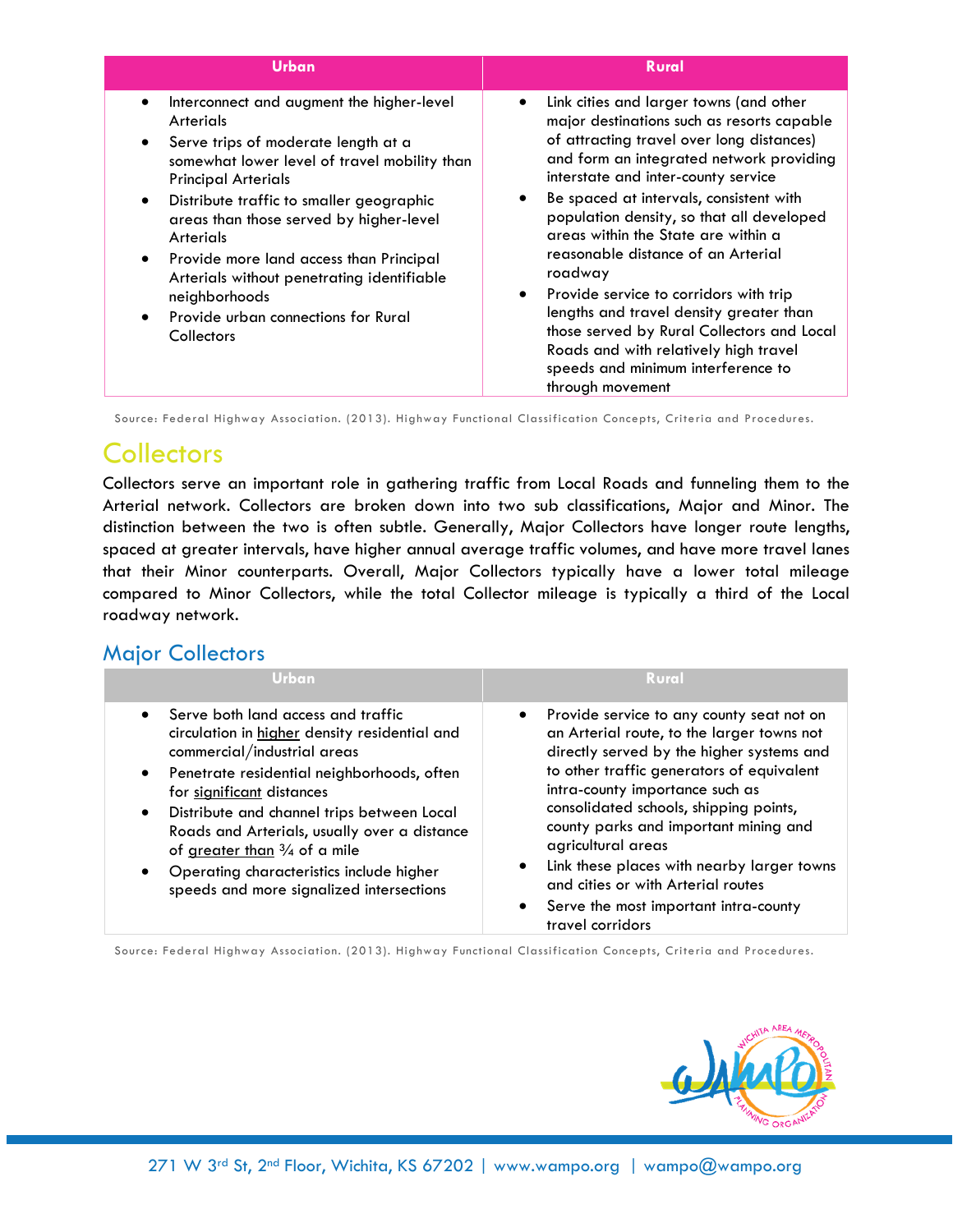### Minor Collectors

| <b>Urban</b>                                                                                                                                                                                                                                                                                                                                                                                                                                                                   | <b>Rural</b>                                                                                                                                                                                                                                                                                                                                        |
|--------------------------------------------------------------------------------------------------------------------------------------------------------------------------------------------------------------------------------------------------------------------------------------------------------------------------------------------------------------------------------------------------------------------------------------------------------------------------------|-----------------------------------------------------------------------------------------------------------------------------------------------------------------------------------------------------------------------------------------------------------------------------------------------------------------------------------------------------|
| Serve both land access and traffic<br>$\bullet$<br>circulation in lower density residential and<br>commercial/industrial areas<br>Penetrate residential neighborhoods, often<br>$\bullet$<br>only for a short distance<br>Distribute and channel trips between Local<br>$\bullet$<br>Roads and Arterials, usually over a distance<br>of less than $\frac{3}{4}$ of a mile<br>Operating characteristics include lower<br>$\bullet$<br>speeds and fewer signalized intersections | Be spaced at intervals, consistent with<br>population density, to collect traffic from<br>Local Roads and bring all developed<br>areas within reasonable distance of a<br>Collector<br>Provide service to smaller communities not<br>served by a higher class facility<br>Link locally important traffic generators<br>with their rural hinterlands |

Source: Federal Highway Association. (2013). Highway Functional Classification Concepts, Criteria and Procedures.

### Local

Local roads account for the largest amount of total mileage of all the classifications. These roads are not intended for long distance travel because of their provision of direct access to abutting land. They are often designed to discourage through traffic and generally do not contain local bus routes. Local Roads are often classified by default. An explanation on Local Roads can be found in the table below.

| /Urban                                        | <b>Rural</b>                               |  |  |
|-----------------------------------------------|--------------------------------------------|--|--|
| • Provide direct access to adjacent land      | Serve primarily to provide access to       |  |  |
| Provide access to higher systems              | adjacent land                              |  |  |
| ٠                                             | Provide service to travel over short       |  |  |
| • Carry no through traffic movement           | distances as compared to higher            |  |  |
| Constitute the mileage not classified as part | classification categories                  |  |  |
| $\bullet$                                     | Constitute the mileage not classified as   |  |  |
| of the Arterial and Collector systems         | part of the Arterial and Collector systems |  |  |

Source: Federal Highway Association. (2013). Highway Functional Classification Concepts, Criteria and Procedures.

# Final Considerations

Classification of roadways are sometimes straightforward, such as with Interstates and Local Roads, but can also be complicated. However, there is flexibility when deciding adjacent classifications. To assist in this process of classifications, there is a guideline from the FHWA that helps in determining functional classification of roadways based on several factors such as Average Annual Daily Traffic (AADT), Vehicle Miles Traveled (VMT), and more. These tables can be found on the following pages.

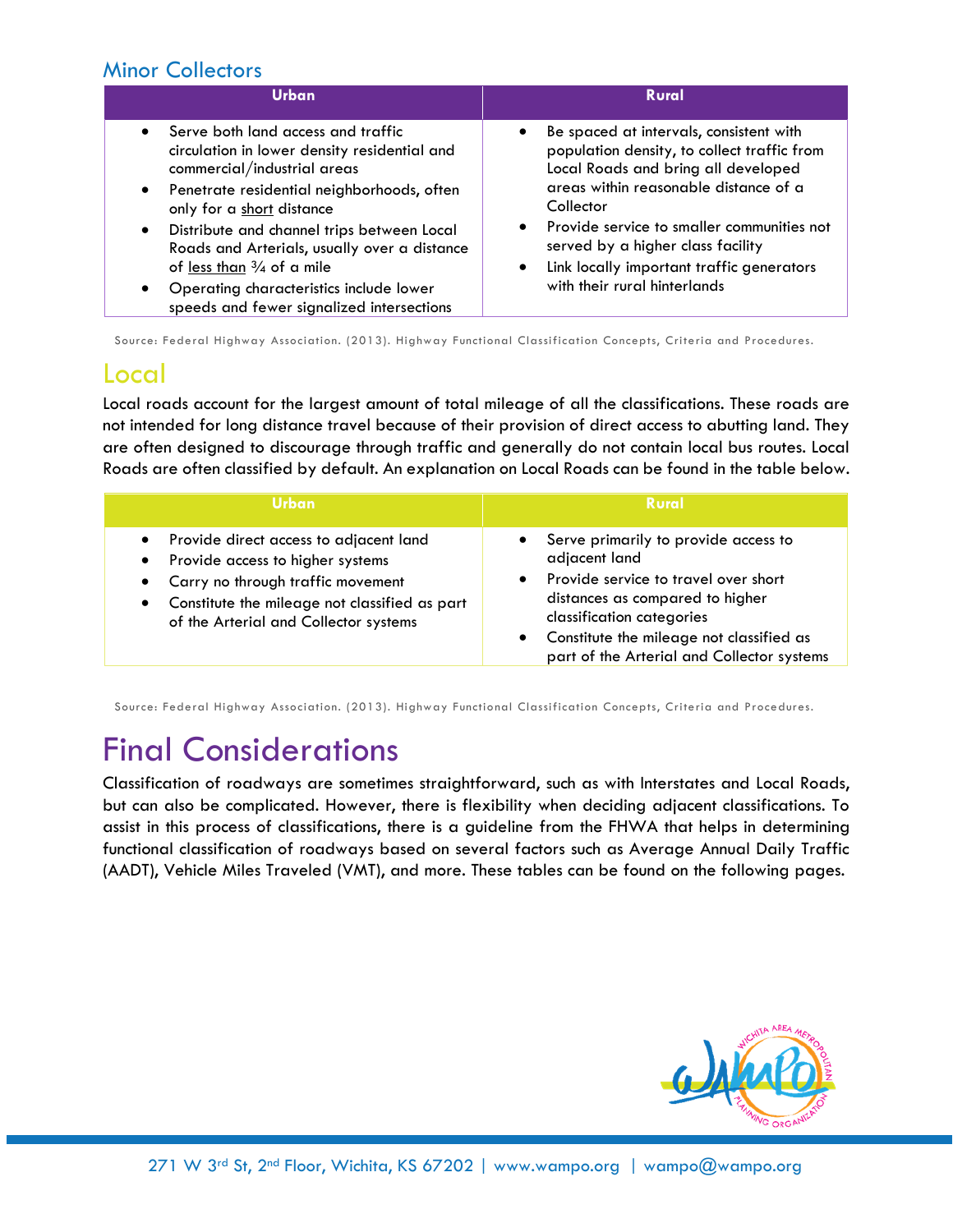|                                                     | <b>Arterials</b>                                                   |                                                                          |                        |                                                                        |  |  |
|-----------------------------------------------------|--------------------------------------------------------------------|--------------------------------------------------------------------------|------------------------|------------------------------------------------------------------------|--|--|
|                                                     | Other Freeways & Expressway Other Principal Arterial<br>Interstate |                                                                          |                        | <b>Minor Arterial</b>                                                  |  |  |
| <b>Typical Characteristics</b>                      |                                                                    |                                                                          |                        |                                                                        |  |  |
| <b>Land Width</b>                                   | 12 feet                                                            | 11 - 12 feet                                                             | 11 - 12 feet           | 10 feet - 12 feet                                                      |  |  |
| Inside Shoulder Width   4 feet - 12 feet            |                                                                    | 0 feet - 6 feet                                                          | 0 feet                 | 0 feet                                                                 |  |  |
| Outside Shoulder Width 10 feet - 12 feet            |                                                                    | 8 feet - 12 feet                                                         | 8 feet - 12 feet       | 4 feet - 8 feet                                                        |  |  |
|                                                     | $AADT1$ (Rural) $  12,000 - 34,000$                                | $4,000 - 18,500^2$                                                       | $2,000 - 8,500^2$      | $1,500 - 6,000$                                                        |  |  |
|                                                     | AADT <sup>1</sup> (Urban) 35,000 - 129,000                         | $13,000 - 55,000^2$                                                      | $7.000 - 27.000^2$     | $3,000 - 14,000$                                                       |  |  |
| Divided/Undivided                                   | Divided                                                            | Undivided/Divided                                                        | Undivided/Divided      | Undivided                                                              |  |  |
|                                                     | <b>Access</b> Fully Controlled                                     | Partially/Full Controlled                                                | Partially/Uncontrolled | Uncontrolled                                                           |  |  |
| Mileage/VMT Extent (Percentage Ranges) <sup>1</sup> |                                                                    |                                                                          |                        |                                                                        |  |  |
| <b>Rural System</b>                                 |                                                                    |                                                                          |                        |                                                                        |  |  |
| Mileage Extent for Rural States <sup>2</sup>        | 1% - 3%                                                            | $0\% - 2\%$                                                              | $2% - 6%$              | 2% - 6%                                                                |  |  |
| Mileage Extent for Urban States                     | 1% - 2%                                                            | $0\% - 2\%$                                                              | $2% - 5%$              | $3% - 7%$                                                              |  |  |
| <b>Mileage Extent for All States</b>                | $1\% - 2\%$                                                        | $0\% - 2\%$                                                              | $2% - 6%$              | $3% - 7%$                                                              |  |  |
| VMT Extent for Rural States                         | 18% - 38%                                                          | $0\% - 7\%$                                                              | 15% - 31%              | 9% - 20%                                                               |  |  |
| <b>VMT Extent for Urban States</b>                  | 18% - 34%                                                          | $0\% - 8\%$                                                              | 12% - 29%              | 12% - 19%                                                              |  |  |
| <b>VMT Extent for All States</b>                    | 20% - 38%                                                          | $0\% - 8\%$                                                              | 14% - 30%              | 11% - 20%                                                              |  |  |
| <b>Urban System</b>                                 |                                                                    |                                                                          |                        |                                                                        |  |  |
| Mileage Extent for Rural States <sup>2</sup>        | 1% - 3%                                                            | $0% - 2%$                                                                | 4% - 9%                | 7% - 14%                                                               |  |  |
| <b>Mileage Extent for Urban States</b>              | 1% - 2%                                                            | $0\% - 2\%$                                                              | 4% - 5%                | 7% - 12%                                                               |  |  |
| <b>Mileage Extent for All States</b>                | 1% - 3%                                                            | $0\% - 2\%$                                                              | 4% - 5%                | 7% - 14%                                                               |  |  |
| <b>VMT Extent for Rural States</b>                  | 17% - 31%                                                          | 0% - 12%                                                                 | 16% - 33%              | 14% - 27%                                                              |  |  |
| <b>VMT Extent for Urban States</b>                  | 17% - 30%                                                          | 3% - 18%                                                                 | 17% - 29%              | 15% - 22%                                                              |  |  |
| <b>VMT Extent for All States</b>                    | 17% - 31%                                                          | 0% - 17%                                                                 | 16% - 31%              | 14% - 25%                                                              |  |  |
|                                                     |                                                                    | • Serve major activity centers, highest traffic volume corridors, and    |                        | • Interconnect with and augment the principal arterials                |  |  |
|                                                     | longest trip demands                                               |                                                                          |                        | • Serve trips of moderate length at a somewhat lower level of travel   |  |  |
|                                                     |                                                                    | • Carry high proportion of total urban travel on minimum of mileage      |                        | mobility than principal arterials                                      |  |  |
| <b>Qualitative Description (Urban)</b>              |                                                                    | • Interconnect and provide continuity for major rural corridors to       |                        | · Distribute traffic to smaller geographic areas than those served by  |  |  |
|                                                     |                                                                    | accommodate trips entering and leaving urban area and movements          |                        | principal arterials                                                    |  |  |
|                                                     | through the urban area                                             |                                                                          |                        | . Provide more land access than principal arterials without            |  |  |
|                                                     |                                                                    | • Serve demand for intra-area travel between the central business        |                        | penetrating identifiable neighborhoods                                 |  |  |
|                                                     |                                                                    | district and outlying residential areas                                  |                        | . Provide urban connections for rural collectors                       |  |  |
|                                                     |                                                                    | • Serve corridor movements having trip length and travel density         |                        | • Link cities and larger towns (and other major destinations such as   |  |  |
|                                                     |                                                                    | characteristics indicative of substantial statewide or interstate travel |                        | resorts capable of attracting travel over long distances) and form an  |  |  |
|                                                     |                                                                    | • Serve all or nearly all urbanized areas and a large majority of urban  |                        | integrated network providing interstate and inter-county service       |  |  |
|                                                     |                                                                    | clusters areas with 25,000 and over population                           |                        | • Spaced at intervals, consistent with population density, so that all |  |  |
|                                                     |                                                                    | . Provide an integrated network of continuous routes without stub        |                        | developed areas within the State are within a reasonable distance of   |  |  |
| <b>Qualitative Description (Rural)</b>              | connections (dead ends)                                            |                                                                          |                        | an arterial roadway                                                    |  |  |
|                                                     |                                                                    |                                                                          |                        | • Provide service to corridors with trip lengths and travel density    |  |  |
|                                                     |                                                                    |                                                                          |                        | greater than those served by rural collectors and local roads and with |  |  |
|                                                     |                                                                    |                                                                          |                        | relatively high travel speeds and minimum interference to through      |  |  |
|                                                     |                                                                    |                                                                          |                        | movement                                                               |  |  |
|                                                     |                                                                    |                                                                          |                        |                                                                        |  |  |



*1 - Ranges in this table are derived from 2011 HPMS data. 2 - For this table, Rural States are defined as those with a maximum of 75 percent of their population in urban centers.*